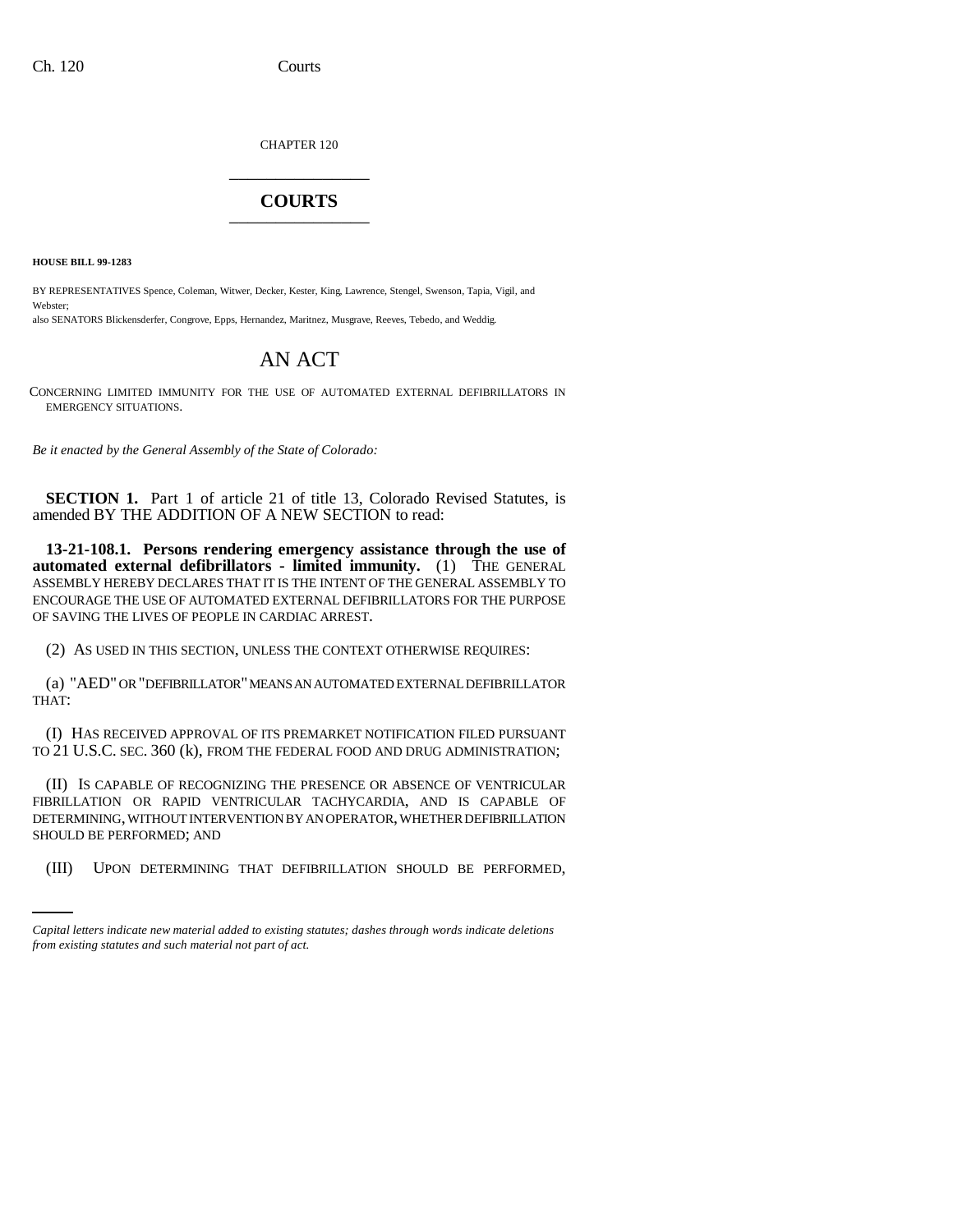AUTOMATICALLY CHARGES AND REQUESTS DELIVERY OF AN ELECTRICAL IMPULSE TO AN INDIVIDUAL'S HEART.

(b) "LICENSED PHYSICIAN" MEANS A PHYSICIAN LICENSED TO PRACTICE MEDICINE IN THIS STATE.

(3) (a) IN ORDER TO ENSURE PUBLIC HEALTH AND SAFETY, A PERSON OR ENTITY WHO ACQUIRES AN AED SHALL ENSURE THAT:

(I) EXPECTED AED USERS RECEIVE TRAINING IN CARDIOPULMONARY RESUSCITATION (CPR) AND AED USE THROUGH A COURSE APPROVED BY THE DEPARTMENT OF PUBLIC HEALTH AND ENVIRONMENT;

(II) THE DEFIBRILLATOR IS MAINTAINED AND TESTED ACCORDING TO THE MANUFACTURER'S OPERATIONAL GUIDELINES AND THAT WRITTEN RECORDS ARE MAINTAINED OF THIS MAINTENANCE AND TESTING;

(III) THERE IS INVOLVEMENT OF A LICENSED PHYSICIAN IN THE PROGRAM AT THE SITE OF THE AED TO ENSURE COMPLIANCE WITH REQUIREMENTS FOR TRAINING, NOTIFICATION, AND MAINTENANCE;

(IV) THERE ARE WRITTEN PLANS IN PLACE CONCERNING THE PLACEMENT OF AED'S, TRAINING OF PERSONNEL, PRE-PLANNED COORDINATION WITH THE EMERGENCY MEDICAL SERVICES SYSTEM, MEDICAL OVERSIGHT,AED MAINTENANCE, IDENTIFICATION OF PERSONNEL AUTHORIZED TO USE AED'S, AND REPORTING OF AED UTILIZATION, WHICH WRITTEN PLANS HAVE BEEN REVIEWED AND APPROVED BY A LICENSED PHYSICIAN;

(V) ANY PERSON WHO RENDERS EMERGENCY CARE OR TREATMENT TO A PERSON IN CARDIAC ARREST BY USING AN AED ACTIVATES THE EMERGENCY MEDICAL SERVICES SYSTEM AS SOON AS POSSIBLE AND REPORTS ANY CLINICAL USE OF THE AED TO THE LICENSED PHYSICIAN AFFILIATED WITH THE PROGRAM.

(b) ANY PERSON OR ENTITY THAT ACQUIRES AN AED SHALL NOTIFY AN AGENT OF THE APPLICABLE EMERGENCY COMMUNICATIONS OR VEHICLE DISPATCH CENTER OF THE EXISTENCE, LOCATION, AND TYPE OF AED.

(4) (a) ANY PERSON OR ENTITY WHOSE PRIMARY DUTIES DO NOT INCLUDE THE PROVISION OF HEALTH CARE AND WHO, IN GOOD FAITH AND WITHOUT COMPENSATION, RENDERS EMERGENCY CARE OR TREATMENT BY THE USE OF AN AED SHALL NOT BE LIABLE FOR ANY CIVIL DAMAGES FOR ACTS OR OMISSIONS MADE IN GOOD FAITH AS A RESULT OF SUCH CARE OR TREATMENT OR AS A RESULT OF ANY ACT OR FAILURE TO ACT IN PROVIDING OR ARRANGING FURTHER MEDICAL TREATMENT, UNLESS THE ACTS OR OMISSIONS WERE GROSSLY NEGLIGENT OR WILLFUL AND WANTON.

(b) THE IMMUNITY PROVIDED IN PARAGRAPH (a) OF THIS SUBSECTION (4) EXTENDS TO THE LICENSED PHYSICIAN WHO IS INVOLVED WITH AED SITE PLACEMENT, THE PERSON OR ENTITY WHO PROVIDES THE CPR AND AED SITE PLACEMENT, AND THE PERSON OR ENTITY RESPONSIBLE FOR THE SITE WHERE THE AED IS LOCATED.

(c) THE IMMUNITY PROVIDED IN THIS SUBSECTION (4) APPLIES ONLY IF THE